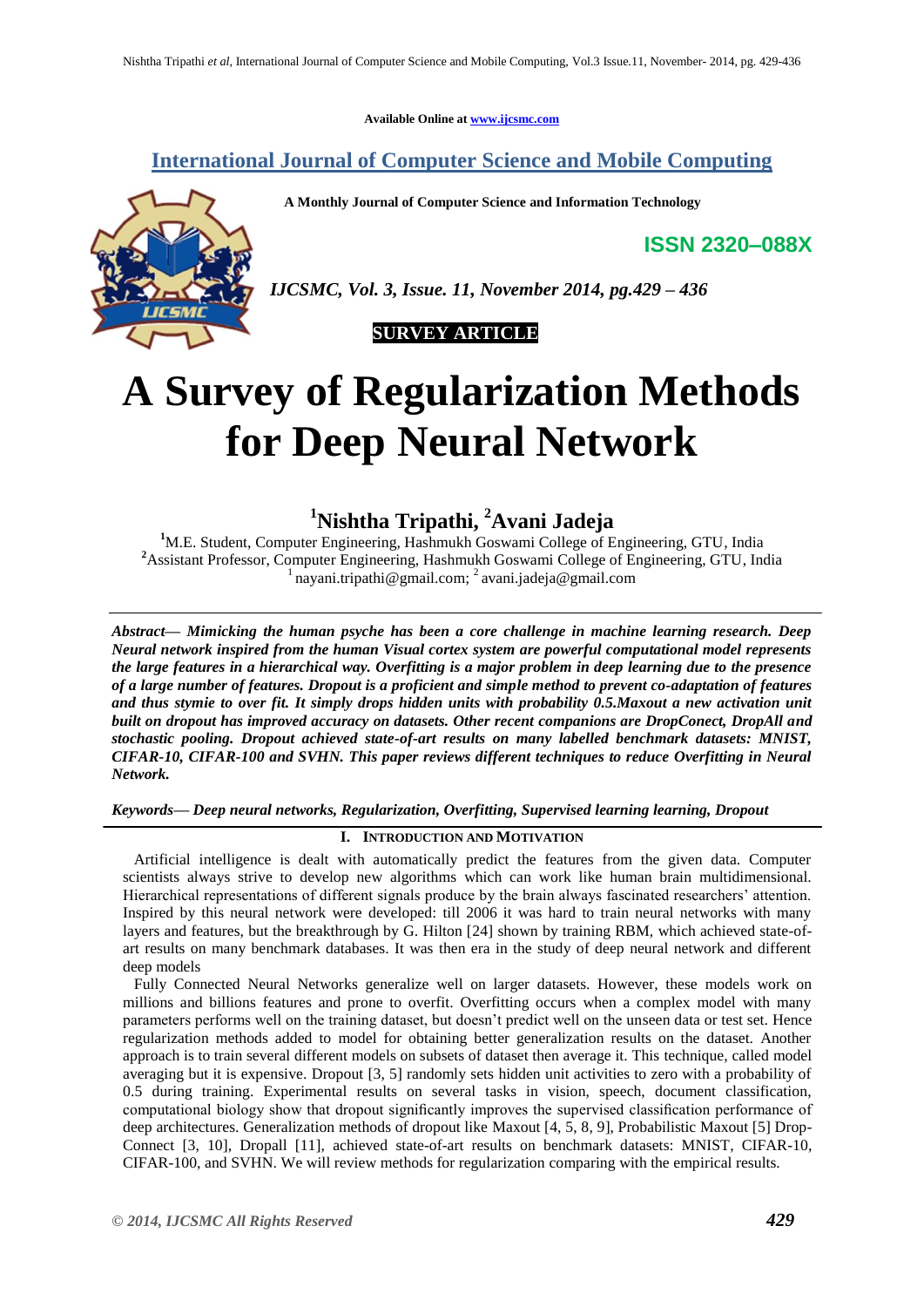#### *A. Some Terminologies Used in Deep Learning*

*1. Deep belief network (DBN):* Are probabilistic graphical models which are made of stochastic units having directed and undirected connections. Sigmoid belief network is a version of the deep belief network.

*2. Boltzmann machine (BM):* A Boltzmann machine is a network of symmetrically coupled stochastic binary units [27]*.* It is an energy based model trained in positive and negative phase.

**3.** *Restricted Boltzmann machine (RBM):* It is a graphical model with stochastic units in which there is no connection between hidden layers or visible layer. It is special from of Boltzmann machine.

*4. Deep Boltzmann machine (DBM):* a special RBM where the hidden units are organized in a deep, layered manner, only adjacent layers are connected, and there are no visible-visible or hidden-hidden connections within the same layer.

*5. Deep neural network (DNN): a* multilayer network [5, 6] with many hidden layers, whose weights are fully connected and are often initialized (pre-trained) using stacked RBMs or DBN. Often Deep neural network is also called Deep Boltzmann machine.

**6. Deep auto-encoder***:* It is a model whose output target is the data input itself, often pre-trained, with DBN or using distorted training data to regularize the learning. It is a very effective model for pretraining and denoising.

*7. Convolutional Neural Networks (CNN):* are designed to recognize features directly from pixel images with less pre-processing. They are general from of Feed forward neural network where different layers of sampling, convolution [4] and pooling are added.

**8.** *Recurrent Neural Network:* In this network the units send feedback signals. It is used in learning temporal sequences, behavioral patterns. It efficiently applicable on Natural Language Processing due to its recursive nature.



FIG 1(A) NO-DROP NETWORK (B) DROPOUT (C) DROPCONNECT NETWORK. FIGURE ADAPTED FROM < <http://cs.nyu.edu/~wanli/dropc/nn.jpg> (Wan et al. 2013)

#### **II. REGULARIZATION METHODS**

#### *A. Dropout*

Dropout training is introduced by G. Hinton in 2012 [1] and later experiments are performed by Srivastava, N. [2, 3]. It and simple but efficient technique in which simply the hidden units are dropped using  $p=0.5$  during the training phase. In each epoch some units are dropped out which creates 2h possible models. At the test time simply weights are halved to compensate the drop units during training. Since each time new units have been dropped the feature detectors don't coadapt.

#### **Model Description**

Consider a neural network with L hidden layers. Let index the hidden layers of the layers of the network. Let  $z^{(\ell)}$  denote the vector or of inputs  $\ell$  into layer, denote the vector of outputs from layer  $\ell$  (y(0) = x) is the input.  $W^{(\ell)}$  and  $b^{(\ell)}$  are the weights and biases at layer  $\ell$ . The feed-forward operation of a standard neural network can be described as [1, 2, 27]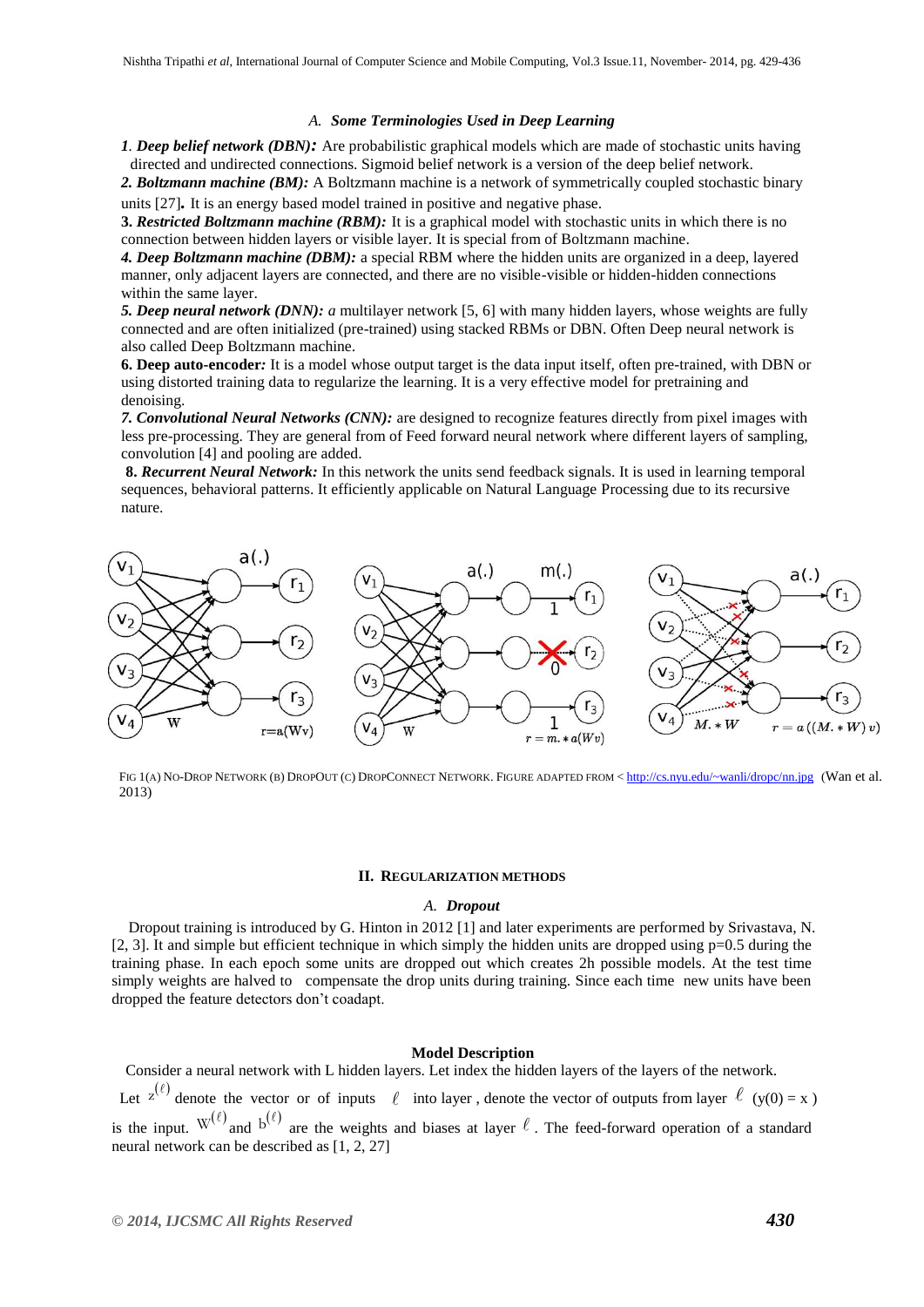$$
r_i^{(1)} \square \text{ Bernoulli}(p)
$$
  
\n
$$
\square^{(1)}
$$
  
\n
$$
y = r^{(1)} * y^{(i)}
$$
  
\n
$$
z_i^{(1+1)} = w_i^{(1+1)} \square^{(1)}
$$
  
\n
$$
y_i^{(1+1)} = f(z_i^{(1+1)})
$$
  
\n
$$
z_i^{(1+1)} = w_i^{(1+1)} + y^1 + b_i^{(1+1)}
$$
  
\n
$$
y_i^{(1+1)} = f(z_i^{(1+1)})
$$

where ,

*f is activation function.*

*r is Bernoulli random variable.*

*The units are dropped by masking with variable r.*

At the test time the weights are divided by 2.It can be pertained using Restricted Boltzmann Machine [1, 2, 27] and autoencoders [1, 2, 27, 25].Dropout is Fine tuned using back propagation [18] using gradients. It can be considered as an extreme form of bagging[19] as the model averaging.

#### *B. DropConnect*

DropConnect (Wan et al. 2013) is a generalization of dropout. In the drop out the units are dropped by probability  $0.5$  while in dropconnect weights are randomly set to the zero as shown in figure1(c). It induces dynamic sparsity in the features. It has improved results on many datasets in comparison to dropout. But it's slower than drop out. It is trained using SGD and sofmax classification used at the output layer. It is only effective on fully connected layers. As shown in the figure 1, the connections are dropped in dropconnect. And hidden layers get subset of weights.

## **Model Description**

In dropconnect each connection is dropped with probability **p** [3].

$$
r = a((M * W) v)
$$

where, *M is weight mask, W is fully-connected layer weights v is fully-connected layer inputs.* For every training example, at every epoch has different binary mask matrix M.

#### *C. MaxOut*

Maxout is new model proposed by (Goodfellow et al. 2013) which learns activation function. It uses maxout as an activation function which learns activation function by features only. Maxout uses dropout training and obtains maxout using piecewise linear transformations. It can be used as universal approximator [4]. Maxout don't have a sparse representation, but it is dense. Sparsity is induced by using dropout. It uses a fast model averaging of the dropout technique. Maxout has achieved great results on [5, 7, 8,9] because of its learning units



Fig 2. Different values of maxout unit formed from piecewise linear transformations (Goodfellow et al. 2013, 4)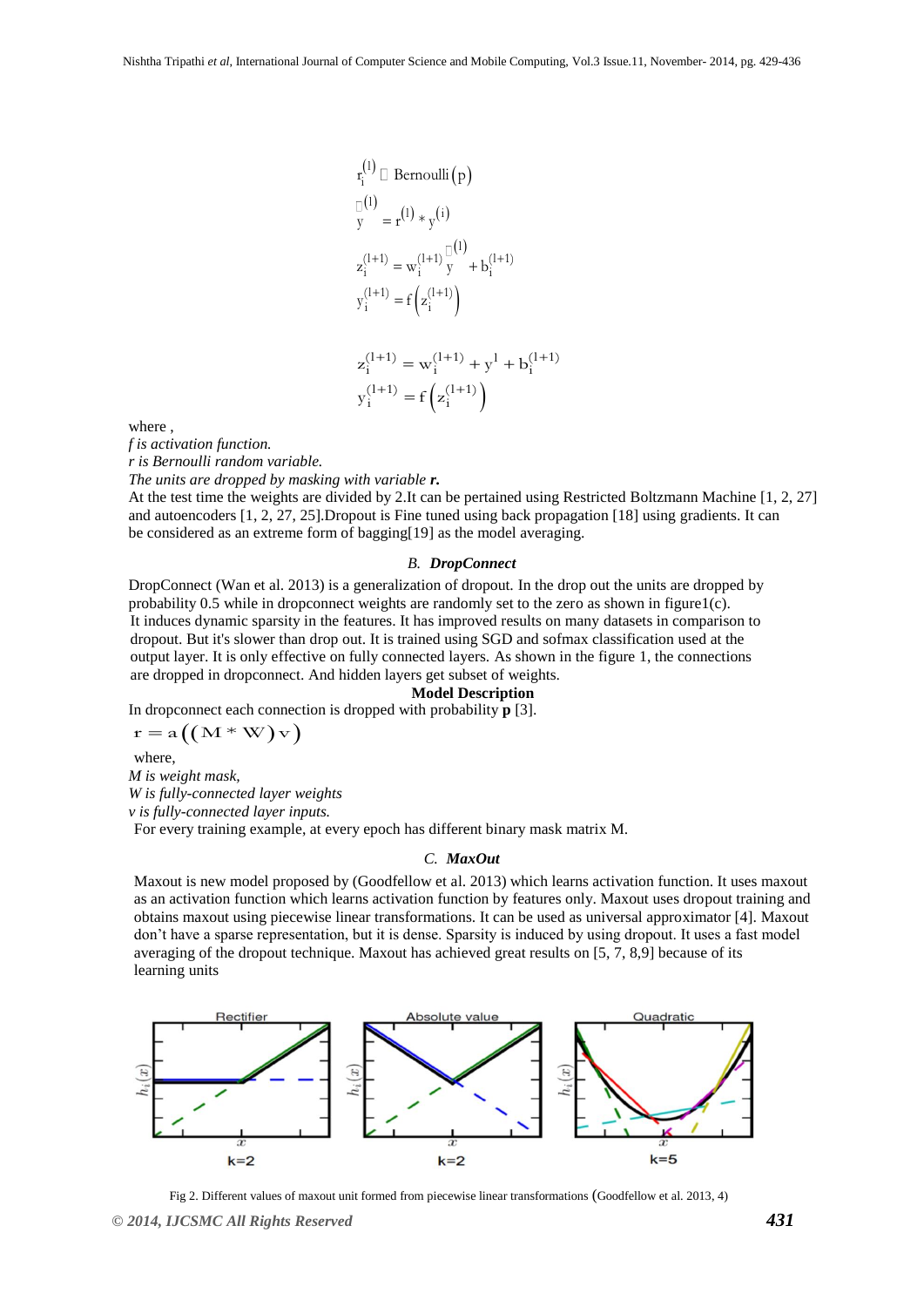#### **Model Description**

Given k linear models, Output is the maximal value from models of the given input x  $h_i(x) = max_{j \in [1, k]^{\mathbb{Z}} i j}$ 

$$
h_i(x) = \max_{j \in [1, k]^Z} i_j
$$
  
where

$$
z_{ij} = x^{T}W..._{ij} + b_{ij}
$$
  
W \in R<sup>d \times m \times k</sup> and b \in R<sup>m \times k</sup>

*where,*

*m: number of hidden units d: size of input vector (x) k: number of linear models*

#### *D. DropAll*

DropAll is the generalized method applied on CNN using dropout and Dropconnect Figure 3.It drops weights as well as hidden units. It has not made significant improvement, but shows the combination of two methods.



It shows the results of increased randomness using both methods.

#### *E. Standout or Adaptive dropout network*

In the dropout the hidden units are dropped with probability 0.5. But it might be possible for a particular feature some hidden units contribute more and some contribute less. By keeping an eye and dropping units which are less active for a particular feature. Standout [13] method is the solution of this. It ties hidden units plays less role in particular feature and gives more chance to the hidden units which play more important tool in feature detection. It has achieved better results over dropout in MINIST and NORB database [13, 33]. It is fine tunned using autoencoders.

Fig 3. DropAll: Drops units as well as connections (Frazão et al. 2014)  
\n
$$
E\left[a_j\right] = f\left(\sum_{i:i
$$

where  $\pi_{j:i}$  is the weight from unit i to unit j

w are weights

 $f(\Box)$  is a sigmoidal function

a is hidden unit parameter.

 $g(\mathbb{I})$  is the activation function

E is expectation

#### *F. Stochastic pooling*

It is the method built on the top of dropout [34]. It keeps pools of probability of filter applied to convolutional nets. As shown in figure 4 first and filter is applied to the image, then sample activations for the max pooling are selected. It depends on the multimodal distribution of probabilities. Stochastically keeps activation. Max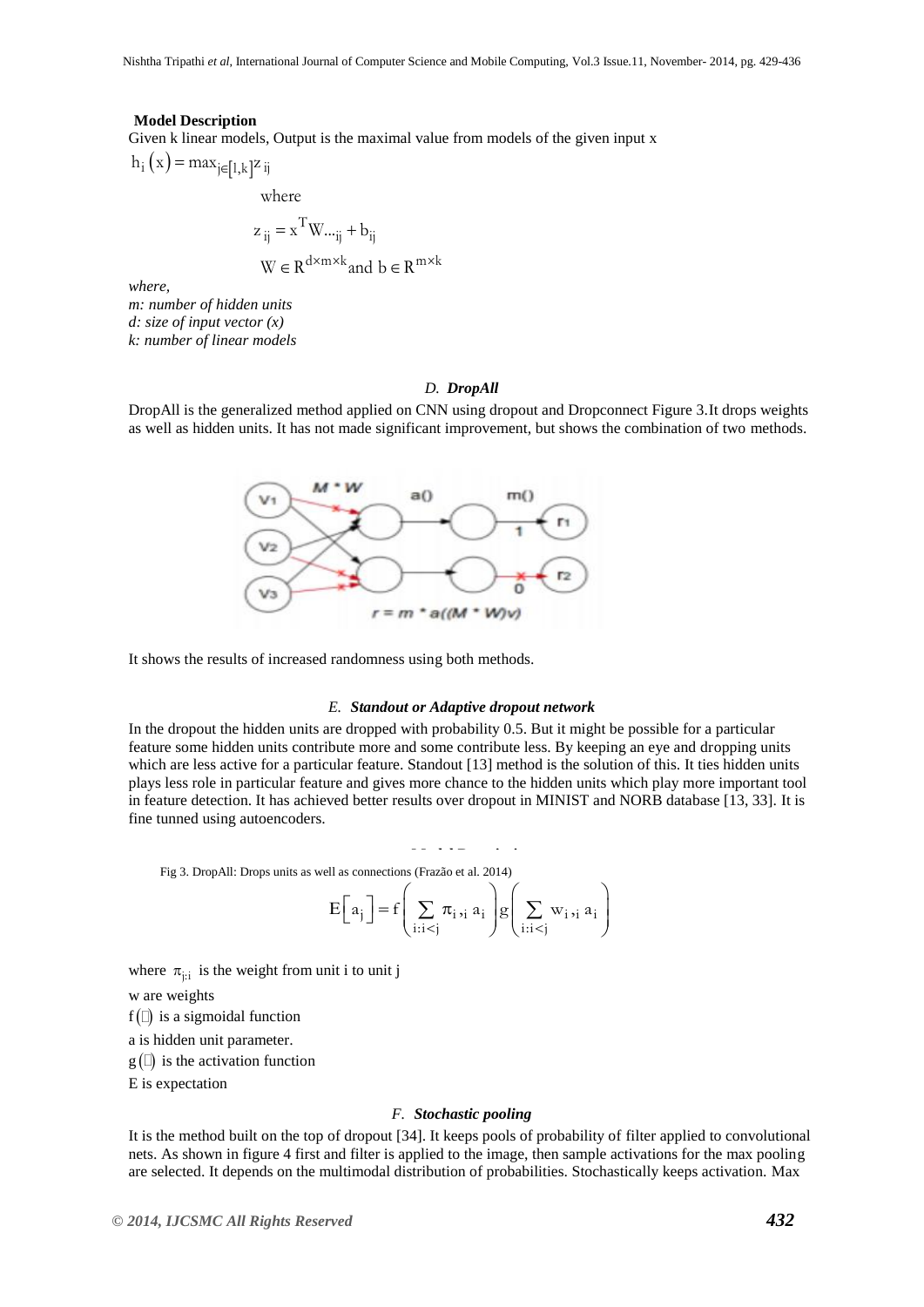pooling only captures the strongest activation of the filter with the input for each region. This method doesn't require change in hyper parameter.



Fig 4. Example of max pooling selects the features with highest liners filter .A toy example. (Zeiler et.al 2013).

#### **Model Description**

Compute the probabilities p for each region j by normalizing the activations within the region [32]:

$$
p_i = \frac{a_i}{\sum_{k \in R_j} a_k}
$$
  
\n
$$
s_j = a_j \qquad \text{where } l \perp P(p_1, \dots, p_{R_j})
$$

The pooled activation is then simply  $a_i$ : sample from the multinomial distribution based on p to pick a location l within the region. Max pooling only captures the strongest activation of the filter template with the input for each region. Note it selects strongest filter not the maximum value among activation function output.

#### **III.EXPERIMENTAL RESULTS COMPARISONS**

## **1) MNIST**

The MNIST database of handwritten digits [29]. **Training set**: 60,000 examples **Test set:** 10,000 examples

**Dimensions:** 784 (28 x 28 grayscale)

| Method                  | Unit Type   | Error $\%$ |
|-------------------------|-------------|------------|
| Dropout NN [2]          | <b>RELU</b> | 0.95       |
| Dropout DBM [2]         | Logistic    | 0.79       |
| Maxout CNN+dropout [4]  | Maxout      | 0.45       |
| DropConnect [10]        | <b>RELU</b> | 1.35       |
| Stochastic Pooling [32] | Max pooling | 1.47       |
| Standout AE [13]        | <b>RELU</b> | 1.53       |

TABLE I. COMPARISONS OF METHODS ON MINIST DATASET

#### **2) CIFAR-10**

The CIFAR-10 dataset consists of colour images in 10 classes, with 6000 images per class [30]. **Training set**: 60,000 examples **Test set:** 10,000 examples

**Dimensions:**  $3072 (32 \times 32 \text{ color})$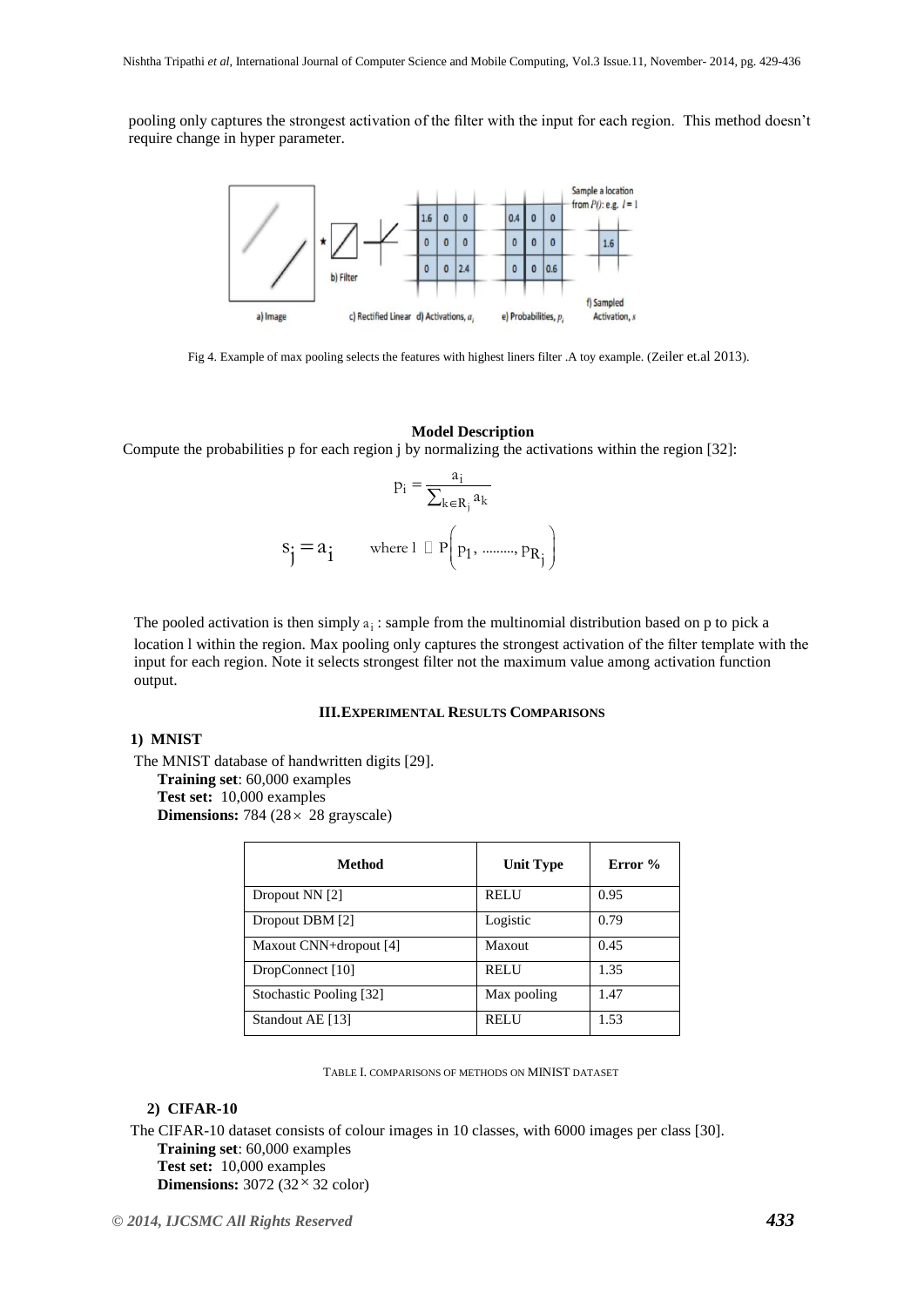| Method                  | <b>Unit Type</b> | Error % |
|-------------------------|------------------|---------|
| Dropout fully connt.[2] | <b>RELU</b>      | 14.32   |
| Dropout all layer[2]    | Logistic         | 12.61   |
| MaxoutCNN+dropout[4]    | Maxout           | 11.68   |
| DropConnect [10]        | <b>RELU</b>      | 18.7    |
| Stochastic Pooling [32] | Max pooling      | 15.13   |
| DropAll [11]            | <b>RELU</b>      | 10.3    |

TABLE II. COMPARISONS OF METHODS ON CIFAR-10 DATASET

# **3) CIFAR-100 dataset**

This dataset is just like the CIFAR-10, except it has 100 classes containing 600 images each [30].

| Method                   | Unit Type   | Error % |
|--------------------------|-------------|---------|
| Dropout fully connt. [2] | <b>RELU</b> | 41.26   |
| Dropout all layer [2]    | Logistic    | 37.20   |
| Maxout CNN+dropout [4]   | Maxout      | 38.57   |
| Stochastic Pooling [32]  | Max pooling | 42.51   |

TABLE III. COMPARISONS OF METHODS ON CIFAR-100 DATASET

## **4) SVHN**

SVHN is a real-world image dataset for developing machine learning and object recognition algorithms with minimal requirement on data pre-processing and formatting. SVHN is obtained from house numbers in Google Street View images [31].

**Training set**: 60,000 examples

**Test set:** 26,000 examples

**Dimensions:**  $3072 (32 \times 32 \text{ color})$ 

| Method                  | Unit Type     | Error % |
|-------------------------|---------------|---------|
| Dropout NN [2]          | <b>RELU</b>   | 2.55    |
| Dropout DBM [2]         | Logistic      | 3.02    |
| Maxout CNN+dropout [4]  | <b>Maxout</b> | 2.47    |
| DropConnect [10]        | <b>RELU</b>   | 1.12    |
| Stochastic Pooling [32] | Max pooling   | 2.8     |

TABLE IV. SHOWING COMPARISONS OF METHODS ON *SVHN* DATASET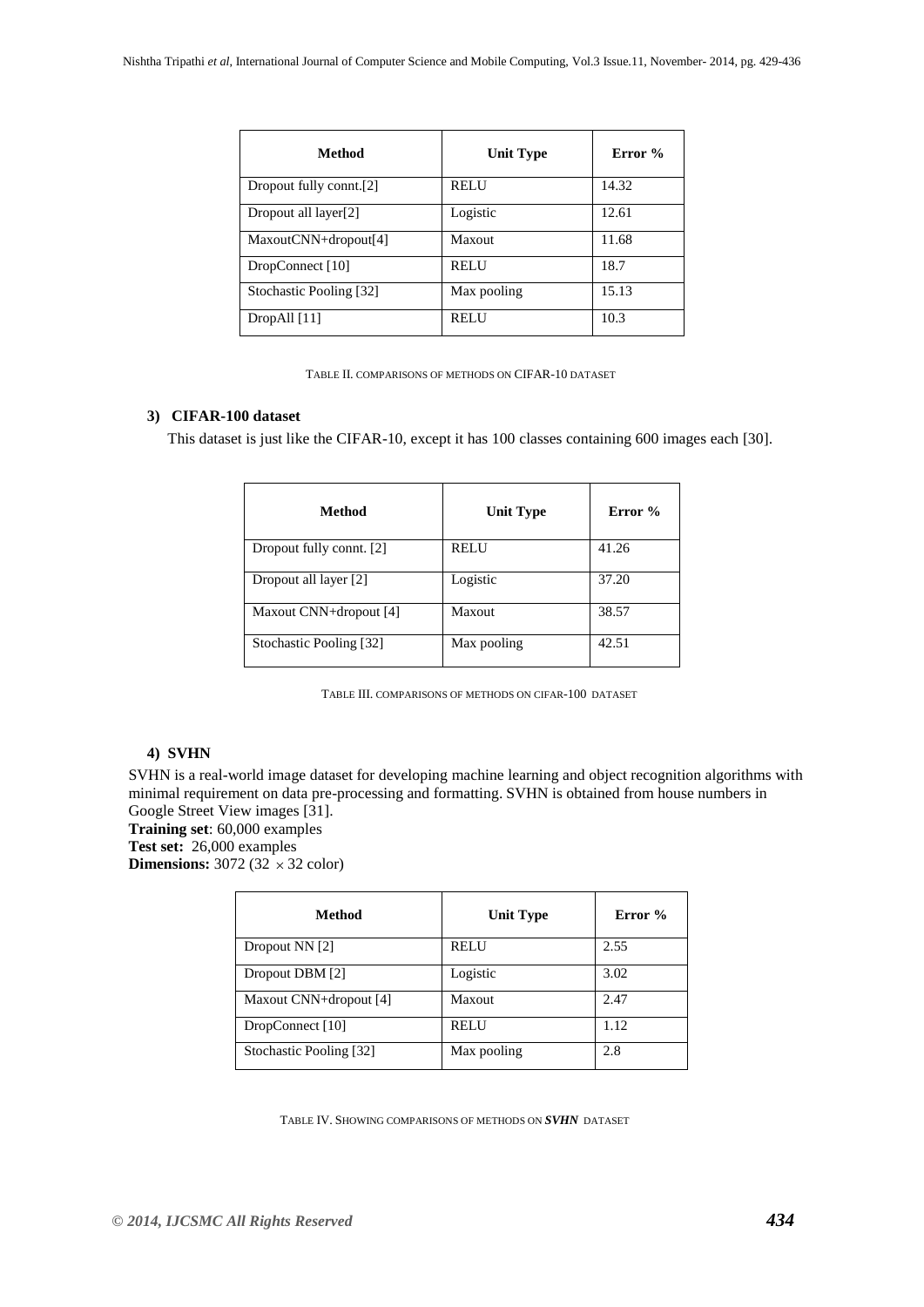#### **IV.**CONCLUSIONS AND FUTURE EXTENSIONS

In this paper we tried to review and cover all the recently methods using for regularization of neural network. Neural Networks fascinating models with the complex computation capacity and feature detection always ha new prospective. The methods which we presented here are much slower in learning. There is a scope of enchantments in gradient calculations. While competing to compute for better results somewhere the smooth different neural transfer functions are not implemented such as the circular, conical, bicentral. Applying Bayesian learning and speeding up training time while using regularization methods will be an interesting future research.

#### **REFERENCES**

[1] Hinton, G. E., Srivastava, N., Krizhevsky, A., Sutskever, I., & Salakhutdinov, R. R. (2012). Improving neural networks by preventing co-adaptation of feature detectors. ArXiv preprint arXiv:1207.0580.

[2] Srivastava, N., Hinton, G., Krizhevsky, A., Sutskever, I., & Salakhutdinov, R. (2014). Dropout: A simple way to prevent neural networks from overfitting. The Journal of Machine Learning Research, 15(1), 1929-1958.

[3] Wan, L., Zeiler, M., Zhang, S., Cun, Y. L., & Fergus, R. (2013). Regularization of neural networks using dropconnect. In Proceedings of the 30th International Conference on Machine Learning (ICML-13) (pp. 1058-1066).

[4] Goodfellow, I. J., Warde-Farley, D., Mirza, M., Courville, A., & Bengio, Y. (2013). Maxout networks. arXiv preprint arXiv:1302.4389.

[5] Springenberg, J. T., & Riedmiller, M. (2013). Improving Deep Neural Networks with Probabilistic Maxout Units. arXiv preprint arXiv:1312.6116.

[6] Zheng, H., Chen, M., Liu, W., Yang, Z., & Liang, S. (2014, July). Improving deep neural networks by using sparse dropout strategy. In Signal and Information Processing (ChinaSIP), 2014 IEEE China Summit & International Conference on (pp. 21-26). IEEE.

[7] Springenberg, J. T., & Riedmiller, M. (2013). Improving Deep Neural Networks with Probabilistic Maxout Units. arXiv preprint arXiv:1312.6116.

[8] Miao, Y., Metze, F., & Rawat, S. (2013, December). Deep maxout networks for low-resource speech recognition. In Automatic Speech Recognition and Understanding (ASRU), 2013 IEEE Workshop on (pp. 398-403). IEEE.

[9] Cai, M., Shi, Y., & Liu, J. (2013, December). Deep maxout neural networks for speech recognition. In Automatic Speech Recognition and Understanding (ASRU), 2013 IEEE Workshop on (pp. 291-296). IEEE.

[10] Wan, L., Zeiler, M., Zhang, S., Cun, Y. L., & Fergus, R. (2013). Regularization of neural networks using dropconnect. In Proceedings of the 30th International Conference on Machine Learning (ICML-13) (pp. 1058-1066).

[11] Frazão, X., & Alexandre, L. A. (2014). DropAll: Generalization of Two Convolutional Neural Network

[12] Regularization Methods. In Image Analysis and Recognition (pp. 282-289). Springer International Publishing.

[13] Ba, J., & Frey, B. (2013). Adaptive dropout for training deep neural networks. In Advances in Neural Information Processing Systems (pp. 3084-3092).

[14] Li, K., Huang, Z., Cheng, Y. C., & Lee, C. H. (2014, May). A maximal figure-of-merit learning approach to maximizing mean average precision with deep neural network based classifiers. In Acoustics, Speech and Signal Processing (ICASSP), 2014 IEEE International Conference on (pp. 4503-4507). IEEE.

[15] Bengio, Y. (2009). Learning deep architectures for AI. Foundations and trends® in Machine Learning, 2(1), 1-127.

[16] Sagarika Sahoo, Nishtha Tripathi, Avani Jadeja. Neural Tensor Networks for capturing new facts from knowledge bases. International Journal of Computer Science and Mobile Computing, Vol.3 Issue.10, October- 2014, pg. 860-863.

[17] Prechelt, L. (1998). Early stopping-but when?. In Neural Networks: Tricks of the trade (pp. 55-69). Springer Berlin Heidelberg.

[18] Caruana, R., Lawrence, S., & Giles, L. (2001). Overfitting in neural nets: Backpropagation, conjugate gradient, and early stopping. Advances in neural information processing systems, 402-408.

[19] Ha, K., Cho, S., & MacLachlan, D. (2005). Response models based on bagging neural networks. Journal of Interactive Marketing, 19(1), 17-30.

[20] Geman, S., Bienenstock, E., & Doursat, R. (1992). Neural networks and the bias/variance dilemma. Neural computation, 4(1), 1-58.

[21] Li Deng (2014). A tutorial survey of architectures, algorithms, and applications for deep learning. APSIPA Transactions on Signal and Information Processing, 3, e2 doi:10.1017/atsip.2013.9

[22] Bengio, Y., Lamblin, P., Popovici, D., & Larochelle, H. (2007). Greedy layer-wise training of deep networks. Advances in neural information processing systems, 19, 153

[23] [Hinton, G. E.;](http://en.wikipedia.org/wiki/Geoffrey_Hinton) [Sejnowski,](http://en.wikipedia.org/wiki/Terry_Sejnowski) T. J. (1986). D. E. Rumelhart, J. L. McClelland, and the PDP Research Group, ed. ["Learning](http://learning.cs.toronto.edu/~hinton/absps/pdp7.pdf)  [and Relearning in Boltzmann Machines".](http://learning.cs.toronto.edu/~hinton/absps/pdp7.pdf) Parallel Distributed Processing: Explorations in the Microstructure of Cognition. Volume 1: Foundations (Cambridge: MIT Press): 282–317.

[24] Hinton, Geoffrey, Simon Osindero, and Yee-Whye Teh. "A fast learning algorithm for deep belief nets." Neural computation 18, no. 7 (2006): 1527-1554.

[25] P. Vincent, H. Larochelle, I. Lajoie, Y. Bengio, and P.A. Manzagol. Stacked denoising autoencoders: Learning useful representations in a deep network with a local denoising criterion. The Journal of Machine Learning Research, 11:3371– 3408, 2010.

[26] Krizhevsky, A., Sutskever, I., & Hinton, G. E. (2012). Imagenet classification with deep convolutional neural networks. In Advances in neural information processing systems (pp. 1097-1105).

[27] Srivastava, N. (2013). Improving neural networks with dropout (Master's Thesis University of Toronto).